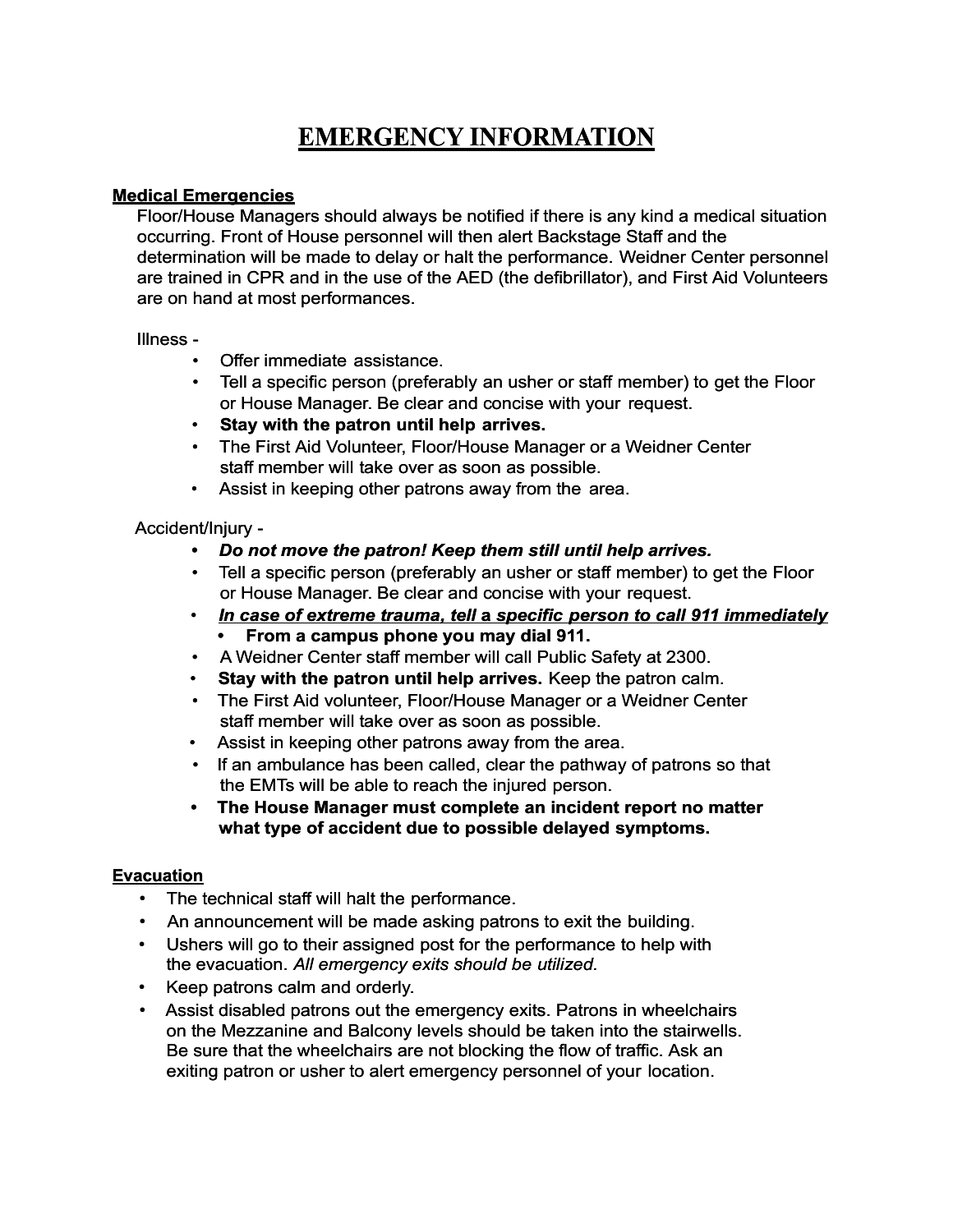## **Fire**

The Weidner Center is equipped with a state-of-the-art fire alarm system. Alarm pulls and fire extinguishers are positioned throughout the building. Certain doors are equipped with automatic closures that will shut the doors in the event of an alarm.

Smell smoke? -

Notify the Floor/House Manager immediately. They and the Weidner Center staff will investigate before sounding an alarm.

See smoke or flames? -

Pull the nearest fire alarm and *immediately* notify a Floor/House Manager or Weidner Center staff member.

The Alarm Sounds -

*Emergency lights will flash and the alarm will sound.* The Weidner Staff will investigate if it is a false alarm or a true fire.

- Ushers will go directly to their assigned post for the performance.
	- **•** False Alarm Patrons will not be informed during a performance.
	- **•** Evacuation An announcement will be made asking patrons to exit the building.
		- **•** Follow **Evacuation Procedures**
		- Call 911 Then Public Safety at 2300.
		- DO NOT USE ELEVATORS
		- Check for heat before opening any doors. If hot, DO NOT OPEN!

### **Tornado**

Watch - Conditions are ideal for a tornado to occur.

- **•** Patrons *will not* be informed during a performance.
- **•** The Weidner Staff will monitor the situation for updates and changes in the weather.

### Warning - A tornado *has been sighted* in the area.

#### *Inside the theatre space is the safest place for everyone to go*

- **•** An announcement will be made informing the patrons of the situation and instructing them to stay in their seats.
- Ushers will go directly inside the theatre.
- *•* Clear all patrons from areas near glass. *Everyone should go into the theatre.*
- **•** Assist any patrons who might need assistance.
- **•** Close ALL theatre doors.
- **•** If a patron chooses to leave, they may do so.
- **•** Listen for additional instructions from Weidner Center staff.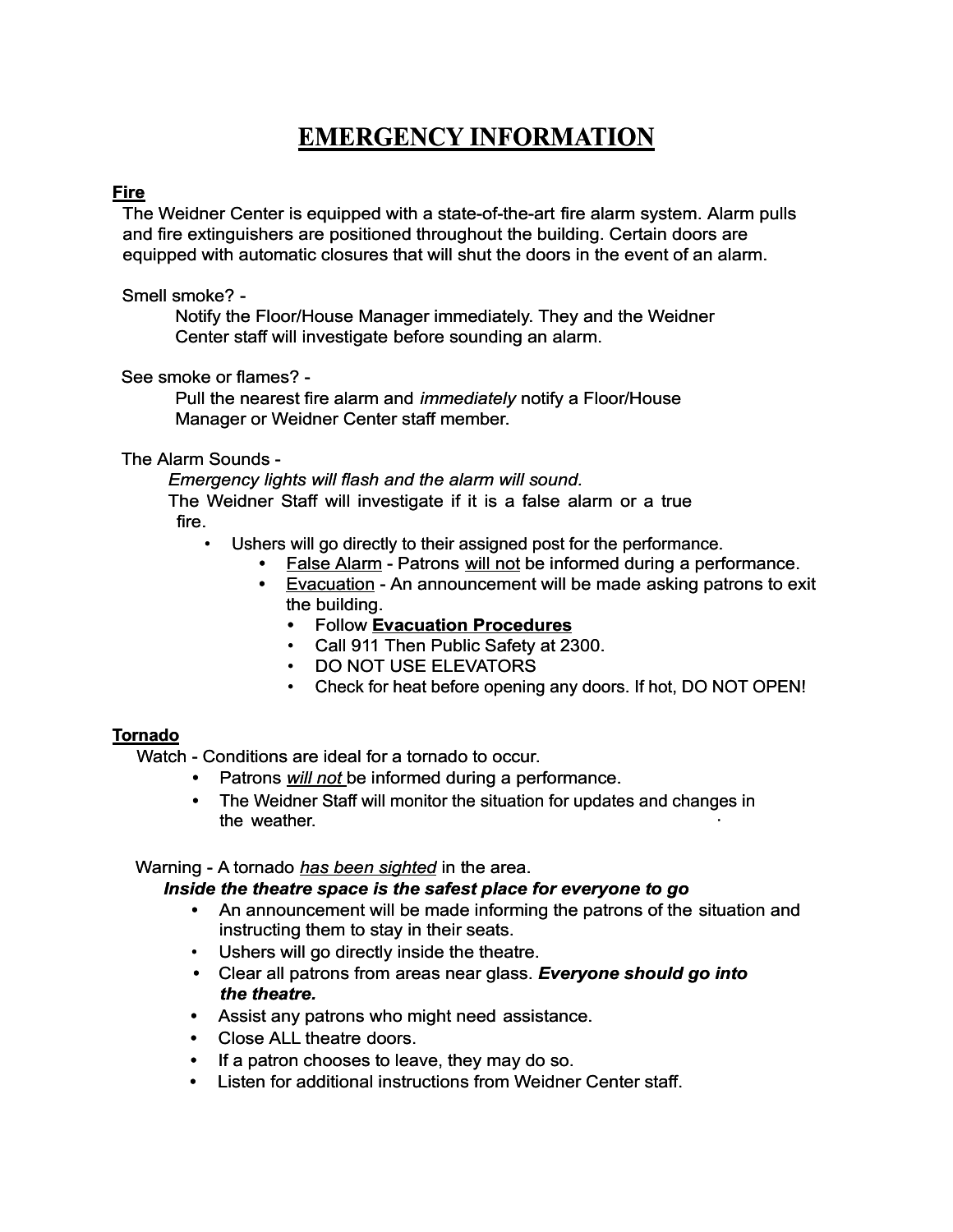## **Bomb Threat**

- **•** If you see anything that looks suspicious DO NOT TOUCH IT!
- **•** Immediately notify a Floor/House Manager or Weidner Center staff member.
- **•** An announcement will be made asking the patrons to calmly exit the building.
- **•** Ushers will go directly to their assigned post for the performance.
- **•** Follow **Evacuation Procedures**

## **If you receive a bomb threat listen carefully and find out:**

- **•** When is the bomb to go off?
- **•** Where is the bomb now?
- **•** What kind of bomb is it?
- **•** What does it look like?
- **•** Why did the caller place the bomb?

### **Power Failure**

The Weidner Center has battery-operated emergency lights which will automatically start within seconds of a power failure.

- Instruct patrons to stay seated until the emergency system comes on.
- An Announcement will be made informing patrons of the situation.
- Ushers will go directly to their assigned position for the performance.
- If power cannot be restored, an announcement will be made canceling the performance and instructing patrons to exit the building.
- Follow **Evacuation Procedures**